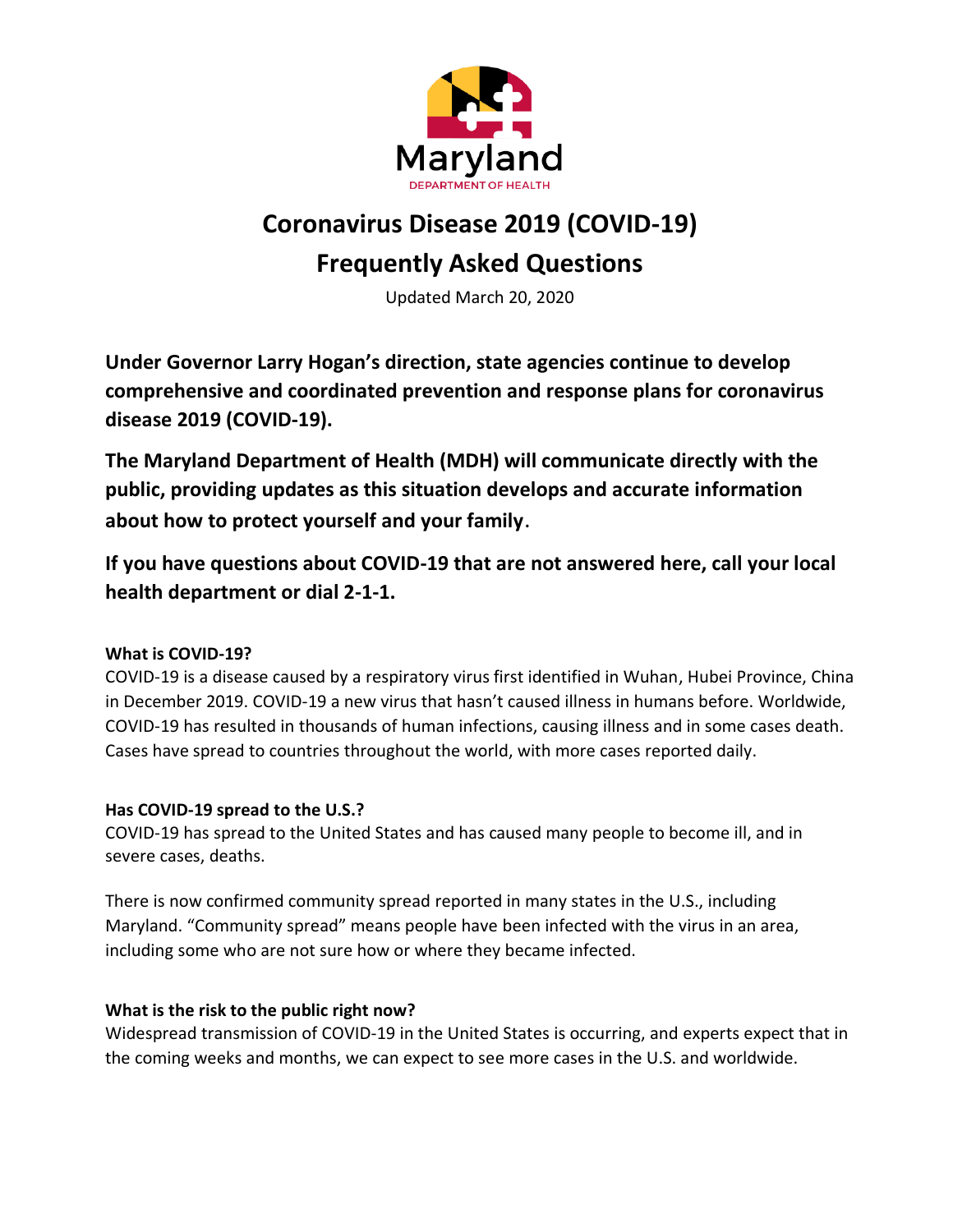Community spread is how the common cold and flu are transmitted — meaning people catch it from each other while going about their daily lives. Reported community spread of COVID-19 widely in the U.S. raises the level of concern about the immediate threat for the affected communities.

#### **Does anyone in Maryland have this new virus now?**

Yes, Maryland has confirmed cases of COVID-19.

Up-to-date information about testing and case counts in Maryland are available at health.maryland.gov/coronavirus. The page is updated daily.

On March 5, Gov. Hogan declared a state of emergency to further mobilize all available state resources. The declaration officially authorized and directed the MDH and the Maryland Emergency Management Agency (MEMA) to ramp up coordination among all state and local agencies. The declaration also enables MDH and MEMA to fast-track coordination with our state and local health departments and emergency management teams.

Up-to-date information about the Hogan administration's ongoing response to COVID-19 is available at https://governor.maryland.gov/coronavirus/.

## **What are risk factors for serious illnesss from COVID-19?**

Older people, age 60 and above, and those with pre-existing medical conditions have a higher risk for serious illness from COVID-19. Examples of pre-existing medical conditions include: cancer, diabetes, heart disease or other conditions impacting the immune system's ability to fight germs.

## **How does COVID-19 spread?**

COVID-19 is thought to be able to spread like the cold or flu through:

- coughing and sneezing, which creates respiratory droplets
- close personal contact, such as touching or shaking hands
- touching an object or surface with the virus on it

## **What are the symptoms of COVID-19?**

- Fever
- Coughing
- Shortness of breath
- In more severe cases, pneumonia (infection in the lungs)

## **What should I do if I think I am sick with COVID-19?**

If you become sick with fever, cough or have difficulty breathing, contact your health care provider, especially if you are over 60 years of age or have pre-existing medical conditions. If you do not have a health care provider, contact your local health department. Follow these steps: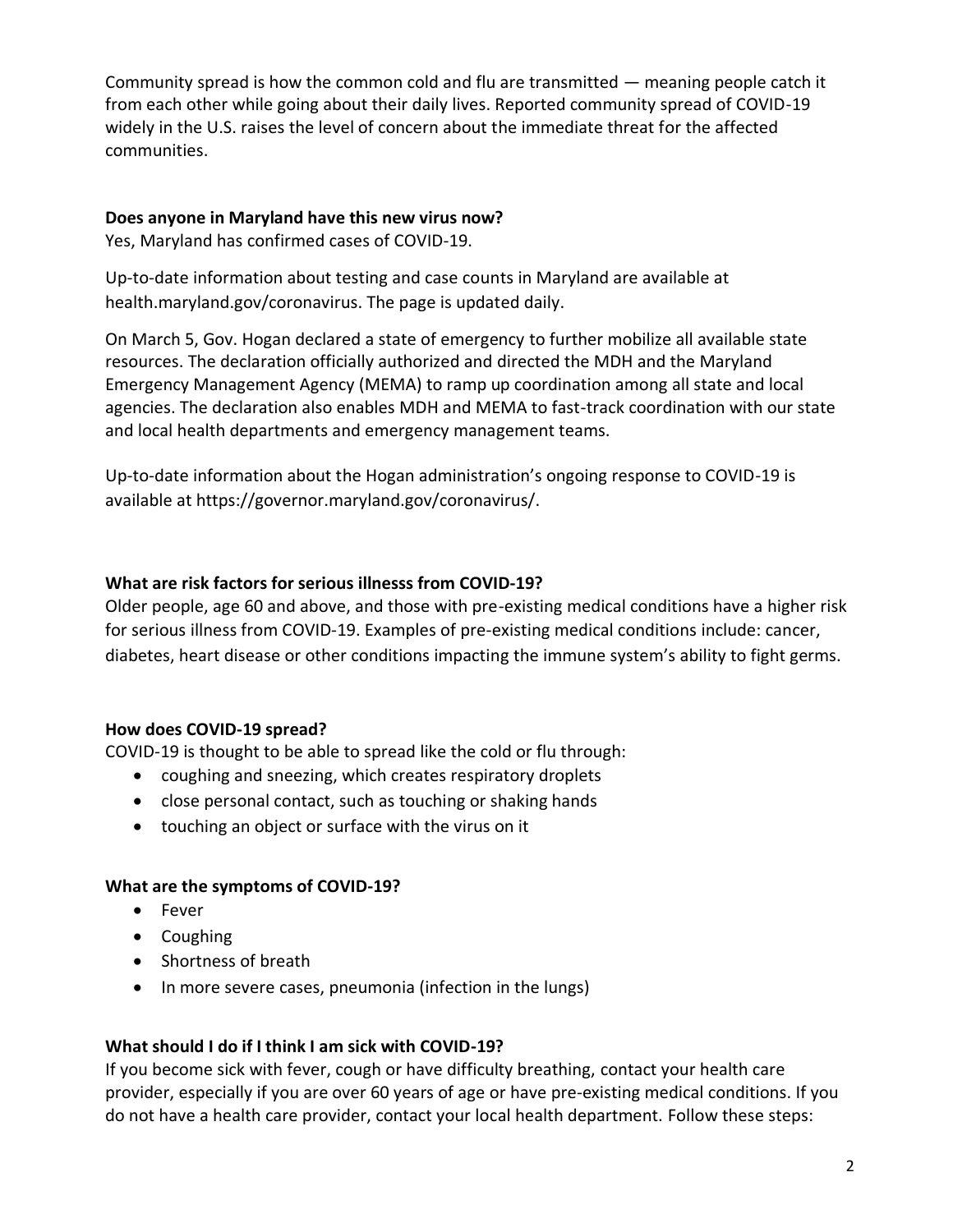- Call your health care provider, local health department or emergency room before you go
- Tell them about your symptoms, any recent travel and close contacts (such as people in your household)
- Wear a mask, if one is available

#### **If someone has COVID-19, what will happen to them?**

The vast majority of people recover from this infection. Most people will have mild or moderate symptoms. Most people may be advised to recover at home and isolate themselves from others. These individuals should call their physicians or health care practitioners if their symptoms get worse.

Some COVID-19 infections can lead to serious illness, and in some cases death. If someone has a more serious illness from COVID-19, they may be admitted to the hospital.

#### **Should I cancel plans to travel abroad?**

The Centers for Disease Control and Prevention (CDC) is updating travel advisories as warranted.

At this time, CDC recommends that all persons defer any travel on cruise ships worldwide, including river cruises, because of the increased risk of COVID-19 transmission onboard ships. Deferring travel is especially important for older adults and all people with serious chronic medical conditions (such as heart disease, diabetes or lung disease), because of their increased risk for serious illness. People who are at increased risk for serious illness are also advised to avoid nonessential air travel.

Visit the CDC travel advisory site to check on current travel warnings if you are planning a trip abroad: https://www.cdc.gov/coronavirus/2019-ncov/travelers/index.html.

#### **Should I wear a face mask when I go out in public?**

No. Face masks are not recommended for the general public, though masks can be useful in some settings – such as in a hospital or clinic waiting room – to prevent someone who has a respiratory illness from spreading it to others.

The CDC does not recommend that people who are well wear a facemask to protect themselves from respiratory illnesses, including COVID-19. You should only wear a facemask if a healthcare professional recommends it. A facemask should be used by people who have COVID-19 and are showing symptoms. This is to protect others from the risk of getting infected. The use of facemasks is also crucial for health workers and other people who are taking care of someone infected with COVID-19 in close settings (at home or in a health care facility).

#### **What can I do to protect myself and others?**

Take everyday preventive steps to slow the spread of COVID-19: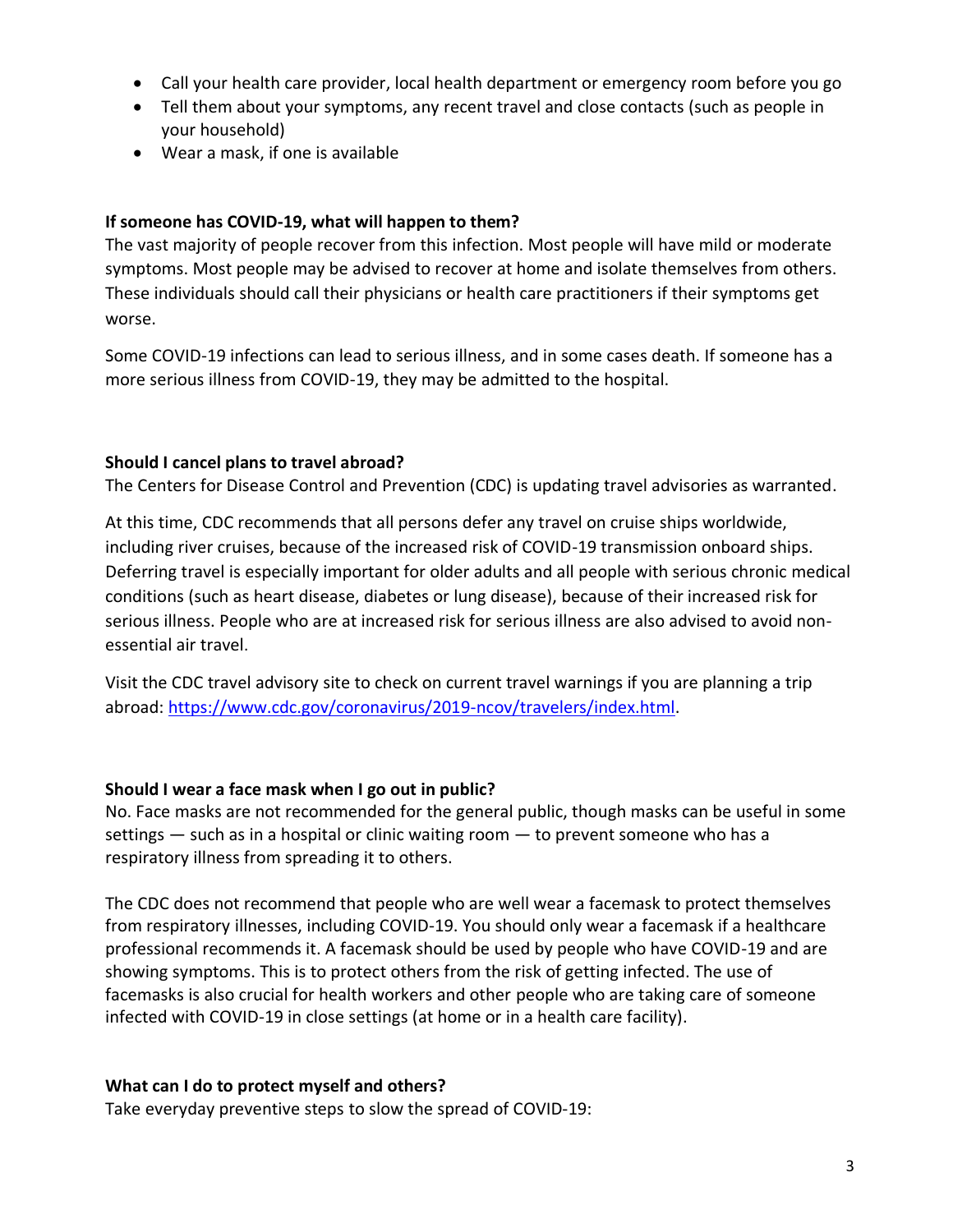- Wash your hands often with soap and warm water for at least 20 seconds
- Use an alcohol-based hand sanitizer with at least 60 percent alcohol if soap and water are not available
- Cover your coughs and sneezes with a tissue, your sleeve or your elbow
- Avoid touching your eyes, nose and mouth
- Clean and disinfect frequently touched objects and surfaces using standard cleaning practices
- Avoid close contact with people who are sick
- If you are sick, stay home, except when seeking medical care
- Practice social distancing keep distance between yourself and others and avoid crowds

#### **What is social distancing?**

The best way to slow the spread of COVID-19 is through "social distancing," which means avoiding close contact with others. Social distancing can take many forms, depending on your lifestyle and your family or living situation. Social distancing can include the following habits and steps:

- Avoid handshaking, hugging and other intimate types of greeting
- Avoid non-essential travel (your health care provider may have specific guidance for your situation)
- Avoid crowds, especially in poorly ventilated spaces
- Avoid unnecessary errands consider ways to have essential items, like food and other household supplies, brought to you through delivery services or through family or social networks

As a preventive measure to slow COVID-19 outbreaks, Governor Hogan has banned gatherings of more than 10 people, and closed restaurants, bars and movie theaters. Schools are also closed to avoid social contact with schoolchildren and staff.

It is recommended that those at a high risk of becoming seriously ill from COVID-19 stay home as much as possible and contact their healthcare provider.

#### **Is there a vaccine or medicine I can get for COVID-19?**

Not yet, because COVID-19 is a new disease. However, many experts are at work developing one. As with any new vaccine, it must be tested to make certain it is safe and effective. It may take more than a year for a COVID-19 vaccine to become readily available.

There is also no specific medicine currently available to cure COVID-19. However, people who have COVID-19 should seek medical care to help lessen the severity of their symptoms.

#### **How can I be more prepared for COVID-19?**

- Have an adequate supply of nonprescriptive drugs and other health supplies on hand, including pain relievers, stomach remedies, cough and cold medicines
- Check your regular prescription drugs to make sure you have an adequate supply; refill your prescriptions if needed